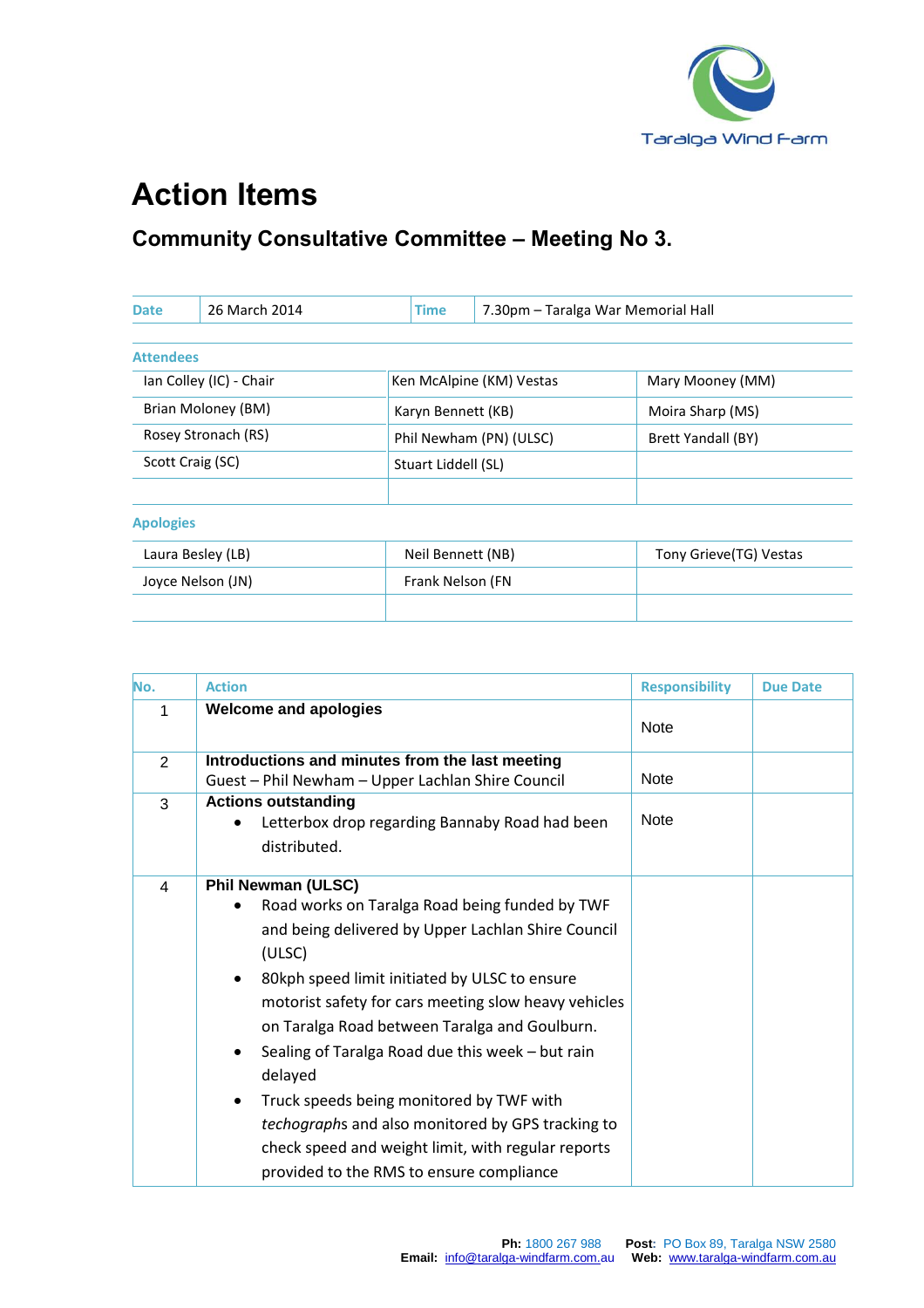|  | PN advised that there had already been some drivers   |  |
|--|-------------------------------------------------------|--|
|  | booked on Taralga Road and that a police presence     |  |
|  | should always be anticipated, with police enforcing   |  |
|  | the 80kph speed limits at non-regular intervals       |  |
|  | PN confirmed there had been consideration by          |  |
|  | Council for leaving one section of the road at 100kph |  |
|  | - but it is only an 800 metre stretch so it was       |  |
|  | decided it would be unsafe. PN also advised that 5    |  |
|  | minutes of travel time added from Taralga to Tarlo    |  |
|  | Bridge, if drivers maintained the 80 kph speed limit  |  |
|  | Speed limit proved to reduce accidents on the roads   |  |
|  | around the Gullen Range project.                      |  |
|  | RS mentioned concern that the lower speed limit       |  |
|  | may have been tempting drivers to overtake in areas   |  |
|  | where it's not safe to do so $-$ PN noted this was    |  |
|  | driver responsibility. RS acknowledged that most of   |  |
|  | the truck drivers behaved courteously, pulling over   |  |
|  | to allow traffic to pass where there was a build-up.  |  |
|  | KB identified that the lack of notification to the    |  |
|  | community about the introduction of the lower         |  |
|  | speed limit by Council, was the most contentious      |  |
|  | issue in Taralga. PN agreed that while notification   |  |
|  | may have been better handled, information about       |  |
|  | the change had been in compliance with                |  |
|  | requirements of the Local Government Act, by way      |  |
|  | of paid advertising and press releases issued to both |  |
|  | the Goulburn and Crookwell newspapers.                |  |
|  | BM noted that a letterbox notification would have     |  |
|  | been much better to directly advise the community,    |  |
|  | as not everyone reads/gets the papers.                |  |
|  | PN advised the speed limit would stay in place until  |  |
|  | the Taralga wind farm construction was completed -    |  |
|  | SL advised this was currently scheduled for August    |  |
|  | 2014.                                                 |  |
|  | SL also advised that delivery of turbine columns and  |  |
|  | blades using oversized vehicles would be scheduled    |  |
|  | after 9.30am and before 3.30pm - as mandated by       |  |
|  | approvals - to avoid school bus route times.          |  |
|  | BY asked why there was a delay between grading        |  |
|  | and sealing - PN reiterated delays have been due to   |  |
|  | rain.                                                 |  |
|  | KB also said guide posts were missing - making it     |  |
|  | difficult to see the edge of the road, PN said they   |  |
|  | would be re-installed when the road is sealed.        |  |
|  |                                                       |  |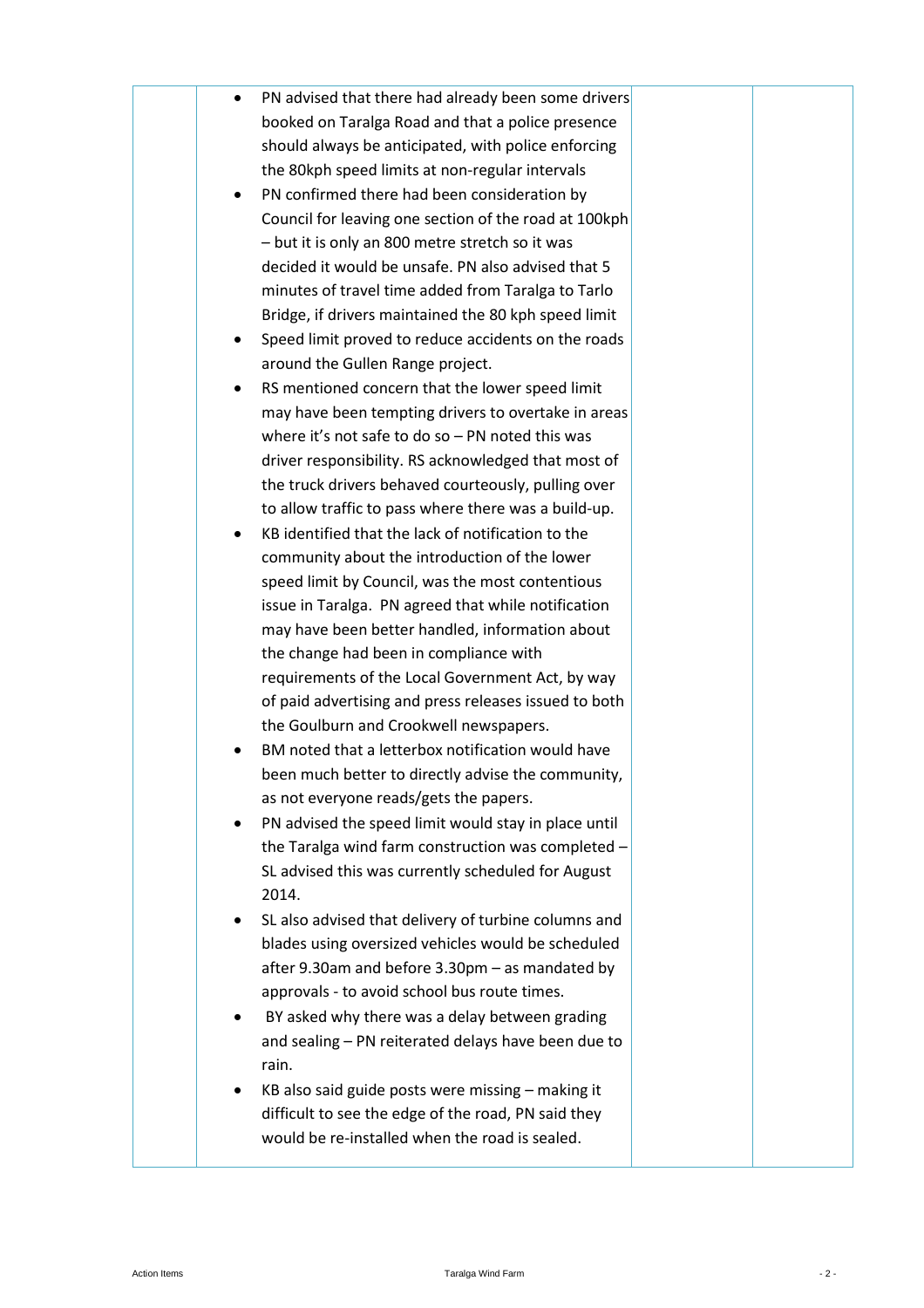| 6              | <b>Construction update</b>                                                                                                                                                                                                                                                                                                                                                                                                                                                                                                                                                                                                                                                                                                                                                                                                                                                                                                                                                                                                                                                                                                                                                                                        |              |  |
|----------------|-------------------------------------------------------------------------------------------------------------------------------------------------------------------------------------------------------------------------------------------------------------------------------------------------------------------------------------------------------------------------------------------------------------------------------------------------------------------------------------------------------------------------------------------------------------------------------------------------------------------------------------------------------------------------------------------------------------------------------------------------------------------------------------------------------------------------------------------------------------------------------------------------------------------------------------------------------------------------------------------------------------------------------------------------------------------------------------------------------------------------------------------------------------------------------------------------------------------|--------------|--|
|                | SL provided an update on TWF construction progress<br>On site road works almost complete, and explained<br>to the CCC using a map to identify road locations<br>8 turbine foundations poured to date<br>Substation hardstand complete - transformer to be<br>٠<br>delivered within the next month. Environmental<br>approvals still to be signed off ahead of route<br>approval and sub-station component delivery<br>scheduling.<br>Some areas on site have been identified with basalt<br>$\bullet$<br>ridge forest habitat, therefore replacement areas are<br>being sought/agreed/approved at present.<br>Aboriginal heritage consultants had been brought in<br>to ensure important local indigenous heritage areas<br>are identified and protected<br>Rain has now delayed works (by approx. 3 days)<br>RS mentioned she had noted an isolated area<br>protected by bunting - requested information about<br>what heritage item/location might be there that<br>needs protecting.<br>Power line construction ahead of schedule. Working<br>from Marulan end - should be ready towards 31<br>May.<br>Length of blades has dictated the approved route<br>through Goulburn - running from the M5, parallel to | SL to advise |  |
|                | road into Union Street, turning right turn at<br>t-intersection, and onto Taralga Road<br>Employment opportunities - SL advised that all CVs<br>should be set to the TWF info email and MS<br>confirmed that all submitted CVs are forwarded to<br>TG for consideration.                                                                                                                                                                                                                                                                                                                                                                                                                                                                                                                                                                                                                                                                                                                                                                                                                                                                                                                                          | <b>Note</b>  |  |
| $\overline{7}$ | <b>General business</b><br>BM – raised the issue of what's happening at Gullen<br>Ridge wind farm as highlighted in recent media. SL<br>advised that the TWF DA allows for movement of<br>turbine locations, within a 50m radius of the DA<br>approved location. To date - two TWF turbines had<br>to be moved due to difficult topography of the area.<br>BM asked how the positions had been determined<br>and were then identified/pinpointed - was there a<br>GPS location provided? SL advised it wasn't that<br>exact, however there were strict guidelines, so there<br>was little room for error. SL also advised that there<br>had been several modifications required on TWF<br>turbine locations to date, but this happened with the<br>full rounds of approval from landowners and DoP.                                                                                                                                                                                                                                                                                                                                                                                                               |              |  |